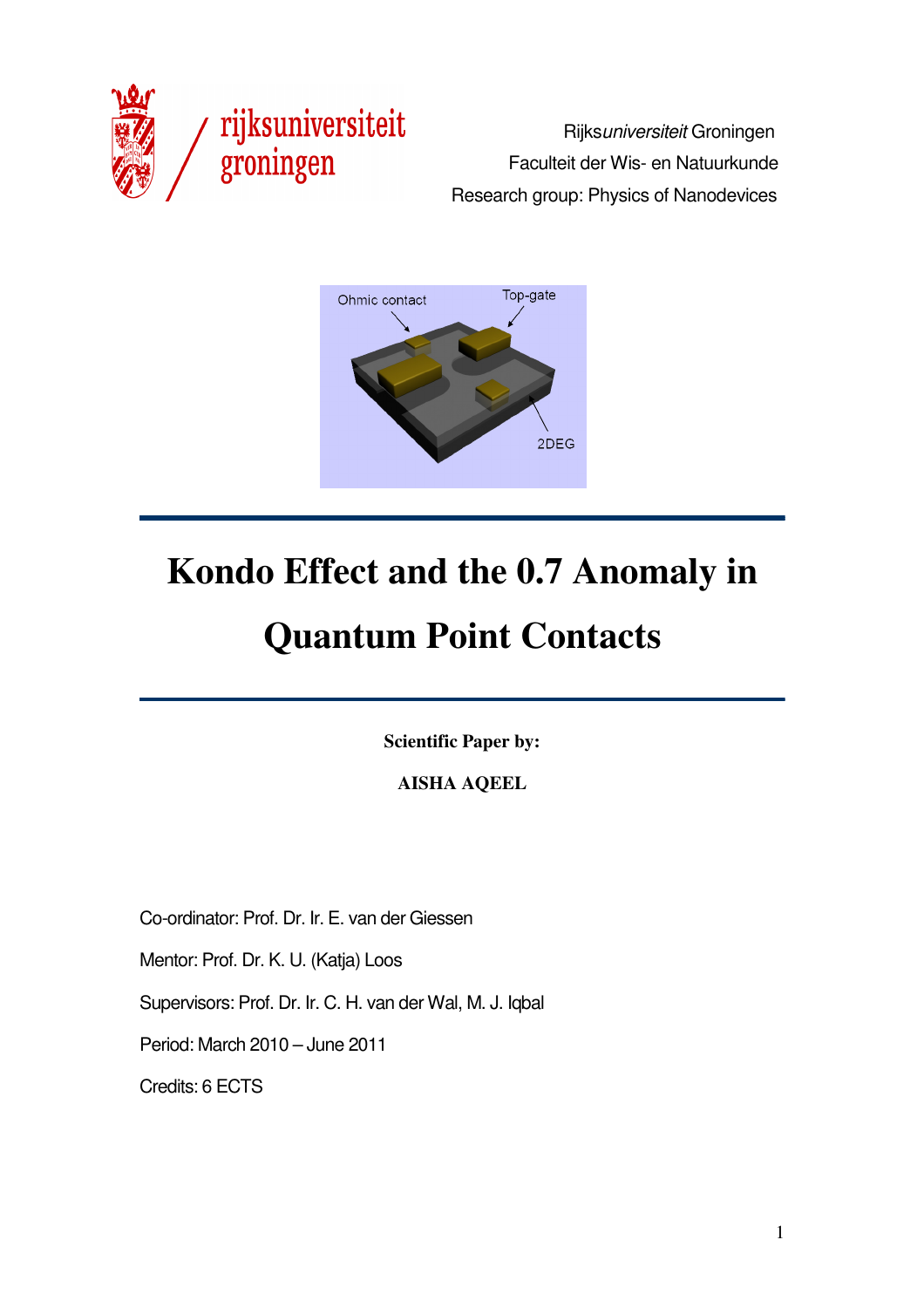# *Kondo Effect and the 0.7 Anomaly in Quantum Point Contacts*

### **A b s t ra c t**

An anomaly of the channel conductance of the quantum point contact *(QPC)* around the  $0.7*2e^2/h$  has long been observed. The 0.7 anomaly shows many similar characteristics that have been found for quantum dots due to the presence of Kondo effect. From theoretical analysis, it seems that the possible localization in this open system cannot be like that which we observe in quantum dot. However, the localization in QPC may evolve at the edges and then merge at the centre. From simulation, this observation indicates that the possible Kondo effect in QPC is channel length dependant. This behaviour of localization indicates that the possible Kondo effect in QPC is not of the simple form to which we are familiar. But the Kondo effect may have more dynamical form. In order to understand the nature and form of the possible Kondo effect causing the 0.7 anomaly, it is important to study the channel length dependence of QPC.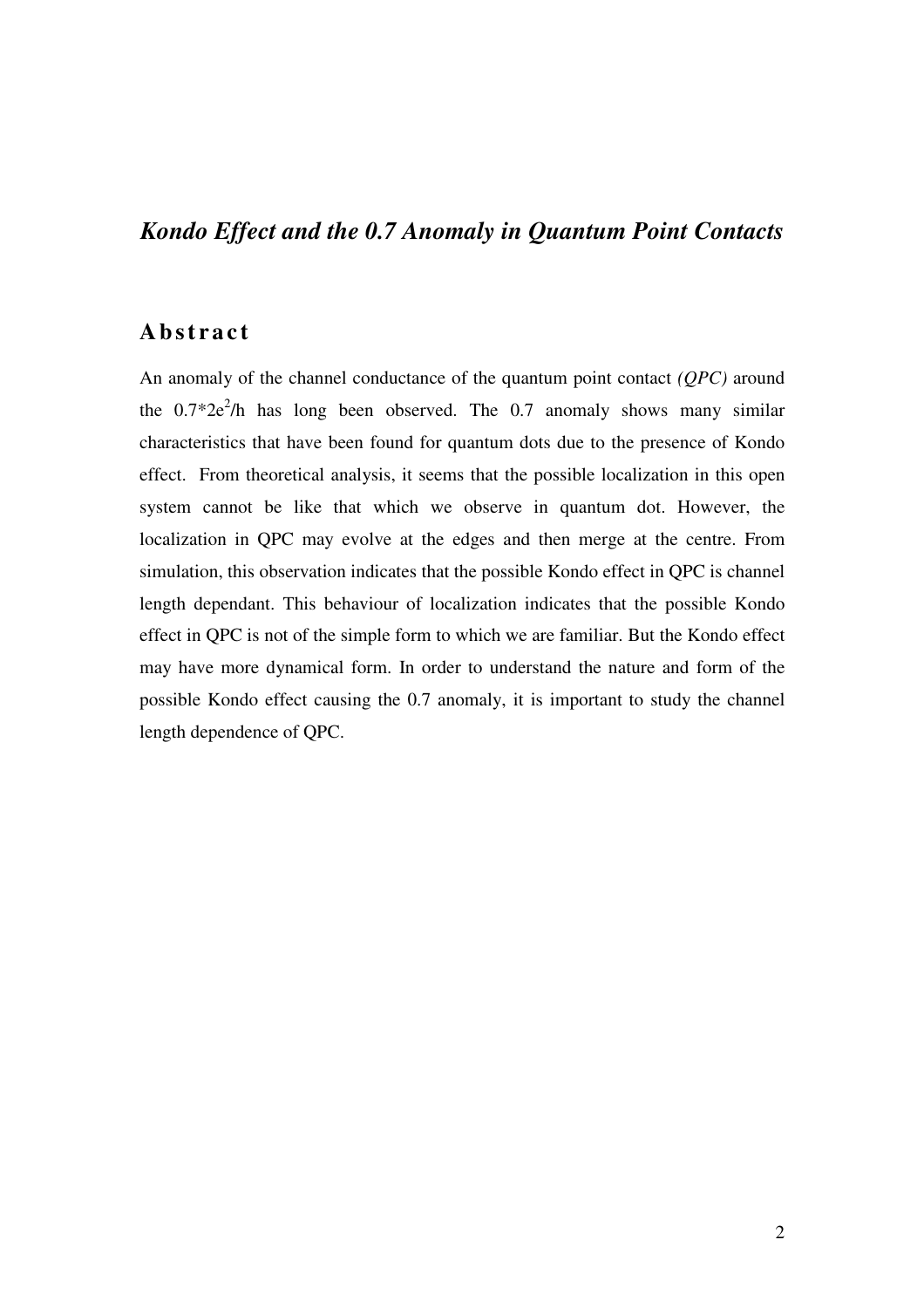# Contents

| $\mathbf{1}$                                                             |  |
|--------------------------------------------------------------------------|--|
| 2                                                                        |  |
| 3                                                                        |  |
| 4 The localization (indispensable requirement for Kondo effect) in QPC15 |  |
|                                                                          |  |
|                                                                          |  |
| References<br>.23                                                        |  |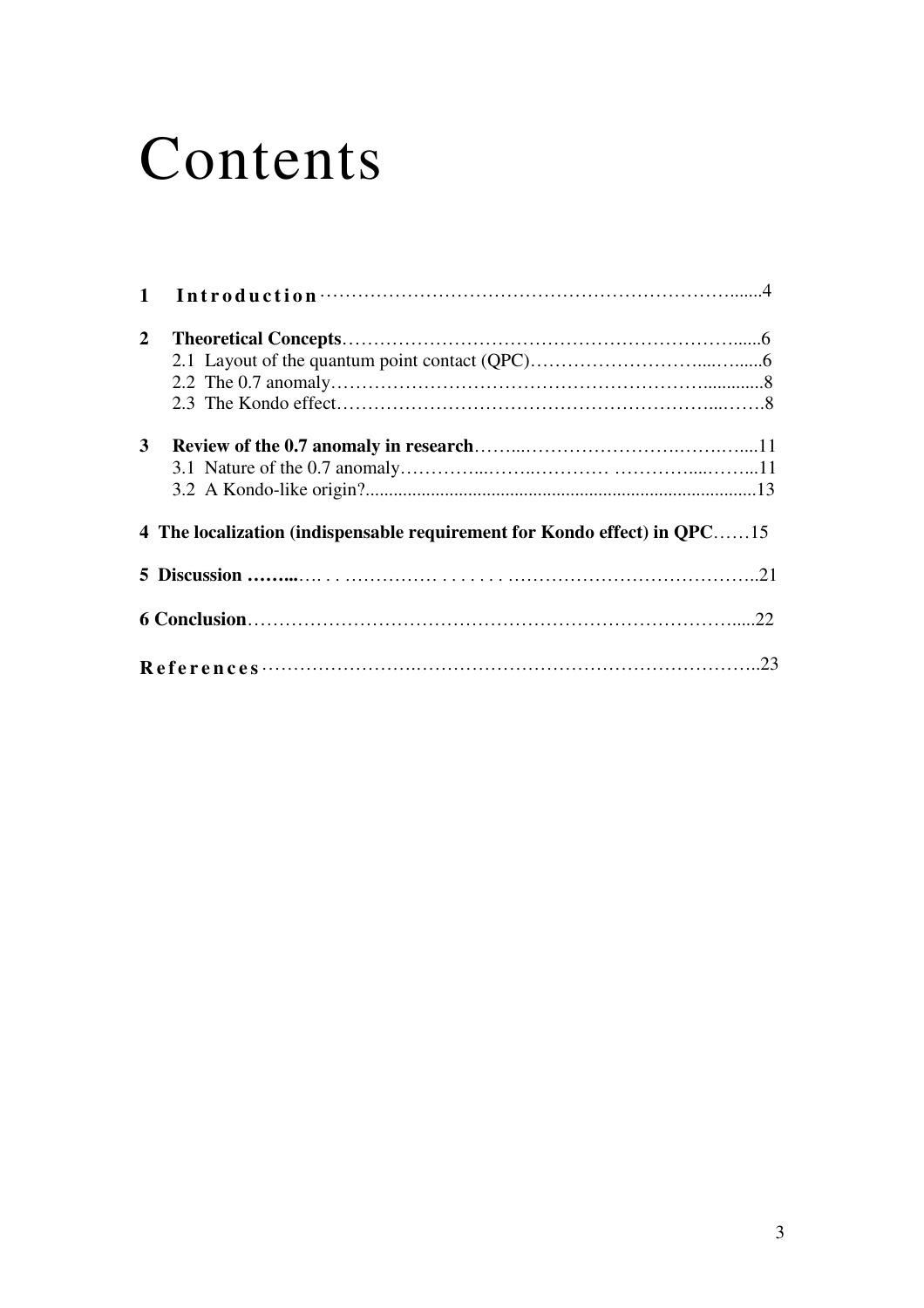#### **Introduction**

A Quantum point contact (QPC) is a short channel that carries ballistic onedimensional electron transport between two large electron reservoirs. QPC represents the simplest system in mesoscopic physics in many respects. By applying a voltage to the gate electrodes, the width of the constriction can be controlled and the conductance of a OPC as a function of channel width is *quantized*<sup>1,2</sup> in units of  $G_0=2e^2/h$ , where e is the electron charge and h Plank's constant. This interesting behaviour of quantized conductance can be understood with the simple noninteracting electron picture. After the discovery of quantized conductance<sup>1,2</sup>, further investigations showed that the electron transport through a QPC is not as simple as expected. Other interesting behaviour of the QPC conductance was observed that *the conductance of QPC deviates from its quantized value* and an extra plateau around *0.7G0*, known as *0.7 anomaly* was observed. This anomalous structure appears in the conductance due to the many-body effects among electrons. It is not possible to explain this conductance feature of QPC with the simple non-interacting picture of perfect quantization. This deviation of these clean systems from the perfect quantization has inspired a great deal of debate for more than a decade. Beenakker (University of Leiden) claims about the 0.7 anomaly "*It's the single most important problem in the field of the quantum ballistic transport*".

Although several candidates have been suggested to explain this anomaly, the *Kondo* and *spontaneous spin polarization* models are considered as the most plausible models among all. There are several indications that correlate 0.7 anomaly to the formation of self-consistent quasi-bound state that causes Kondo Physics to come into play. However, there are still some controversies about the nature of 0.7 anomaly and the possible Kondo phenomenon behind the 0.7 anomaly is not yet fully understood.

#### **1.1 Research goal**

Is it plausible that self-consistent quasi-bound state(s) and resulting Kondo effect is the correct explanation for the observed 0.7 anomaly in quantum point contact?

QPCs are the standard building blocks of sub-micrometer devices such as quantum dots and qubits that are proposed as a basic elements of quantum computers. A clear picture of this phenomenon is important for spintronics and quantum information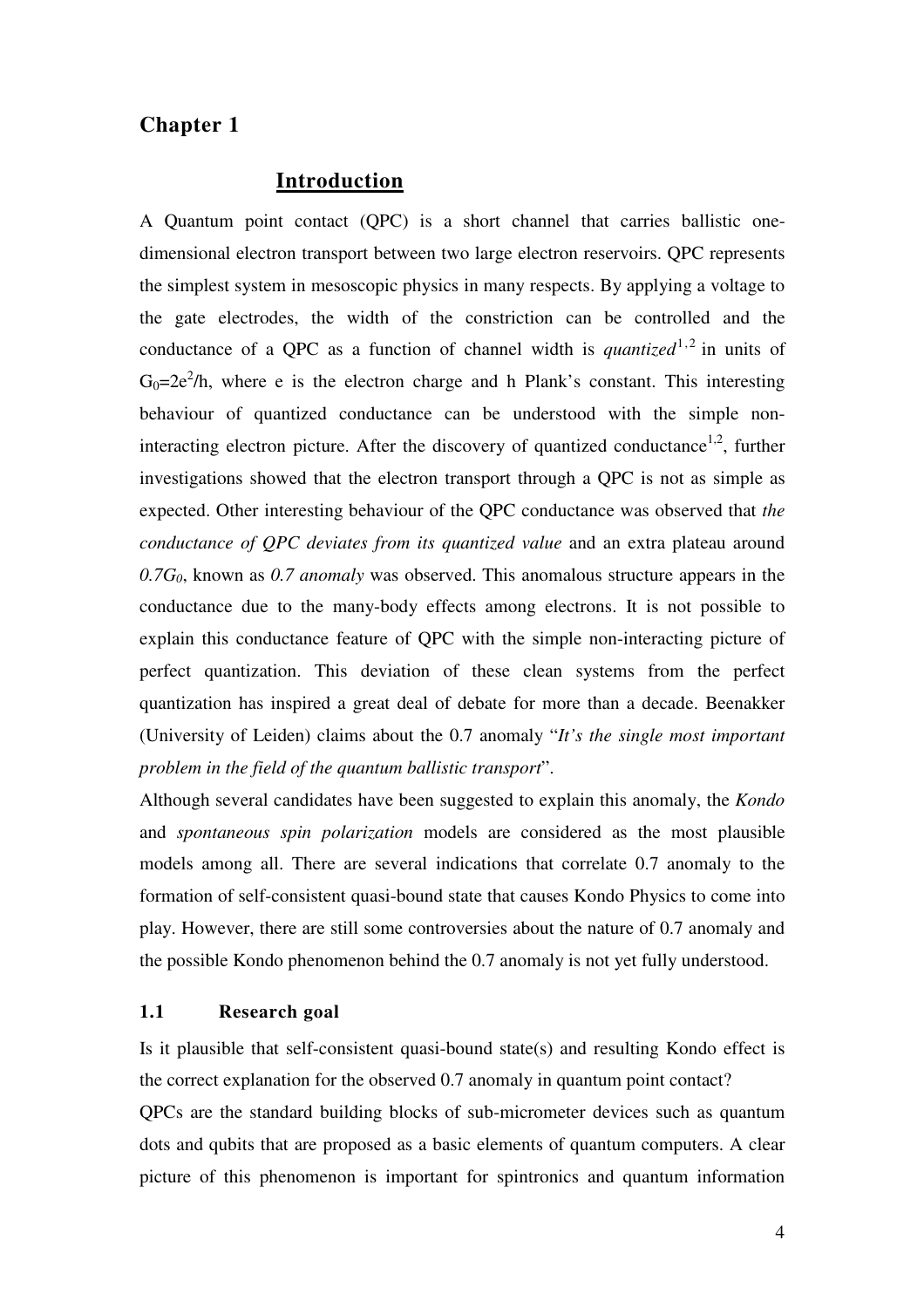proposals, where full control over the number and occupancy of energy states is required. During electron transport through the channel, possibly the spin state of the electron in QPC can be controlled due to the presence of the many-body effect that causes the 0.7 anomaly. However, it is important to understand the Physics behind 0.7 anomaly in order to transport an electron with a certain spin. Moreover, the understanding of complex physics of these simplest devices will open up the new doors of understanding of quantum mechanical effects in low-dimensional materials. The present work is mainly devoted *to improve the understanding of "Kondo" manybody effect* by looking over the previous attempts that were made to explain 0.7 anomaly with the help of Kondo effect. Moreover, we want to find out *whether the Kondo effect resulting from spontaneous localization* 17, 3 is the *correct explanation* for 0.7 anomaly or not.

#### **1.2 Outline of the report**

The paper has been organized in the following way. *Chapter 2* gives theoretical concepts about the quantum point contact, 0.7 anomaly and Kondo effect in order to understand there possible relationships.

*Chapter 3* consists of a brief *overview of the history* of the scientific efforts done to explain the 0.7 anomaly with the help of Kondo model. In order to fully understand the origin of the 0.7 anomaly, it is important to look over the previous efforts made in this field to reveal some insights about the nature (dependence on external parameters e.g. temperature) of 0.7 anomaly.

*Chapter 4* lays out the theoretical and experimental dimensions of the research in order to understand that how the localization (which is the indispensable requirement for the Kondo effect) can possibly occur in an open quantum system.

Lastly, in *Chapter 5*, we discuss the previous results critically and to find the conditions in which we should be able to fully understand the possible localization and the possible Kondo effect as an explanation for the 0.7 anomaly or not.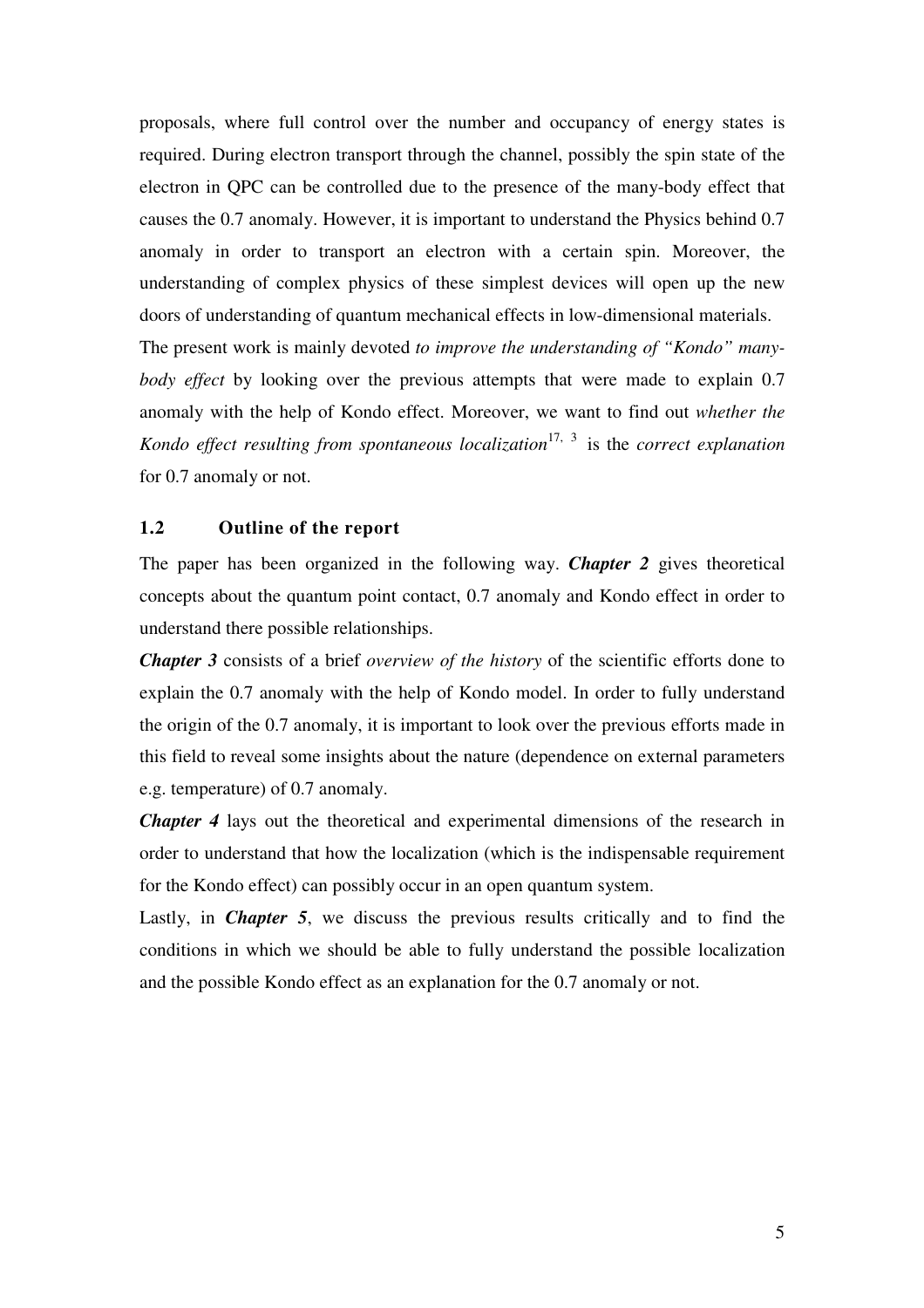#### **Theoretical concepts**

This chapter consists of a brief introduction about the theoretical concepts of quantum point contact (QPC), 0.7 anomaly and the Kondo effect in order to understand the possible relationships between them. This chapter also contains some insights about the nature of the 0.7 anomaly.

#### **2.1 Layout of the quantum point contact (QPC)**

A quantum point contact (QPC) is a small constriction between two large electron reservoirs in a two dimensional electron gas (2DEG), usually in a GaAs-AlGaAs heterostructure (see fig. 2.1, 2.2). Due to special stacking of layers in these heterostructures, the bottom of the conduction band only lies below the Fermi-energy at a specific boundary between two layers. At sufficiently low temperatures, the conduction electrons can only move in the plane of this boundary.



*Figure 2.1: Semiconductor heterostructure containing a 2DEG from which electrons can be depleted locally with the application of negative voltages on top gates. On the right-side, the energy diagram for conduction band of the heterostructure is shown. (Figure adopted from thesis of S.M. Cronenwett<sup>8</sup> ).* 



*Figure 2.2: Schematic diagram of a QPC. (Figure adopted from C.H. van der Wal et al.)4,5*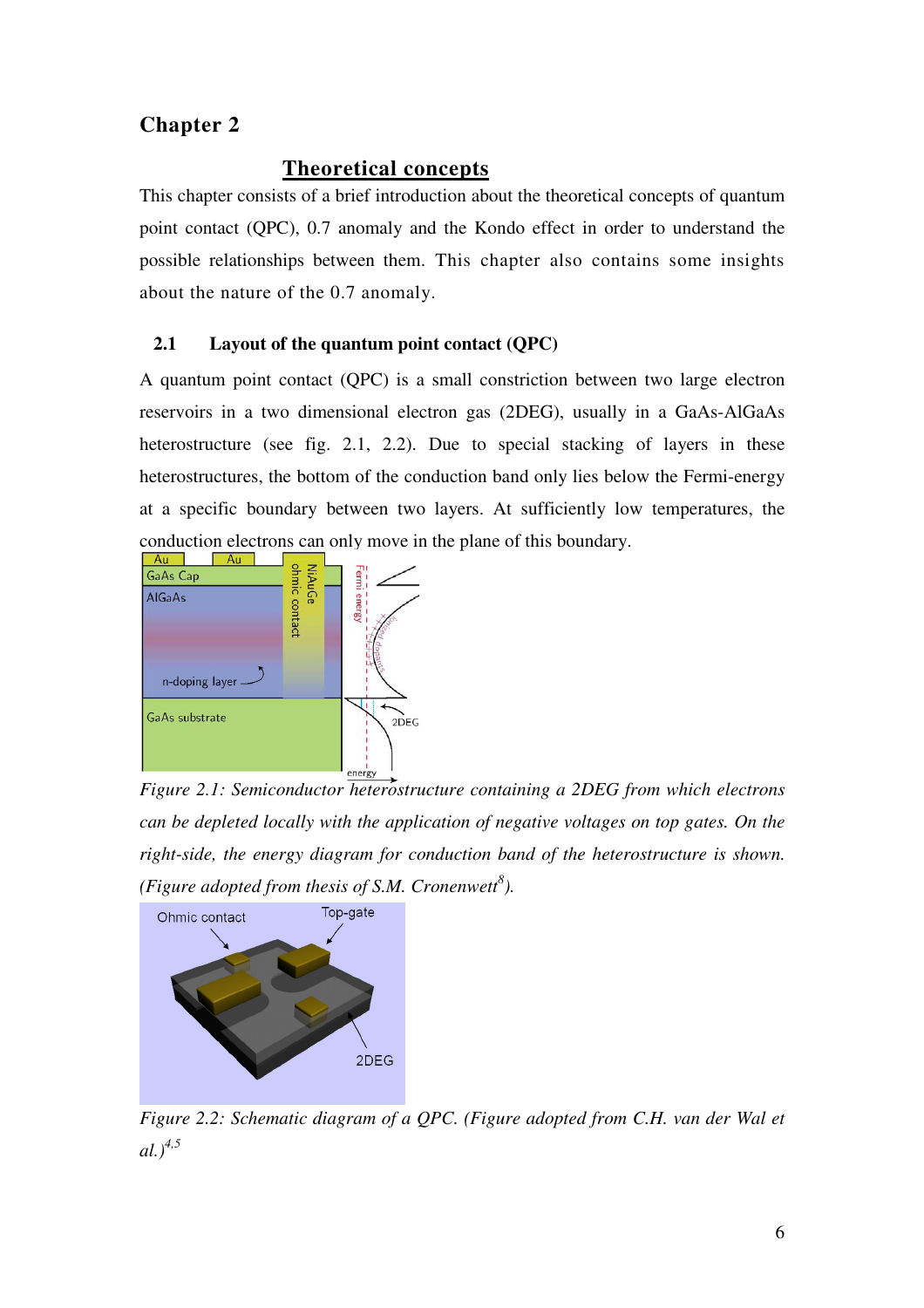The constriction in a 2DEG can be made in different ways, for example by a split gate technique or by etching away the part of 2DEG. Ti/Au gates are usually patterned on the top of the GaAs-AlGaAs wafer, with a small gap between the gates. When a negative voltage is applied to the gates, the electrons are pushed out of the regions below the gates. The potential felt by the electrons is shown in fig.2.3c and is known as saddle potential. Such a saddle potential gives spin degenerate energy levels as shown schematically in fig.2.3b. Through the constriction, electrons can travel ballistically.



*Figure 2.3: a) SEM image of a QPC, the center of the QPC considered as origin, L and W shows length and width respectively, b) the simple non-interacting picture of Fermi-level is shown, for the case of QPC tuned to G=2(2e<sup>2</sup> /h ) c) Saddle potentials in QPC (Figure adopted from C.H. van der Wal et al.<sup>4</sup> ).* 

When a sufficiently large negative gate voltage is applied, the constriction closed off completely. However, when the voltage is made less negative, the constriction begins to open up and the conductance through the QPC increases in steps of  $G_0 = 2e^2/h$  as a function of channel width $1,2$ .

The **origin of the quantized conductance** can be explained by using model of noninteracting electrons. In other words, the constriction lets through an integer number of transverse modes. The conductance modes of these electron states individually contribute one quantum of conductance  $2e^2/h$  to the total electrical conductance; the additional factor of two arises from the spin degeneracy. The spin degenerate levels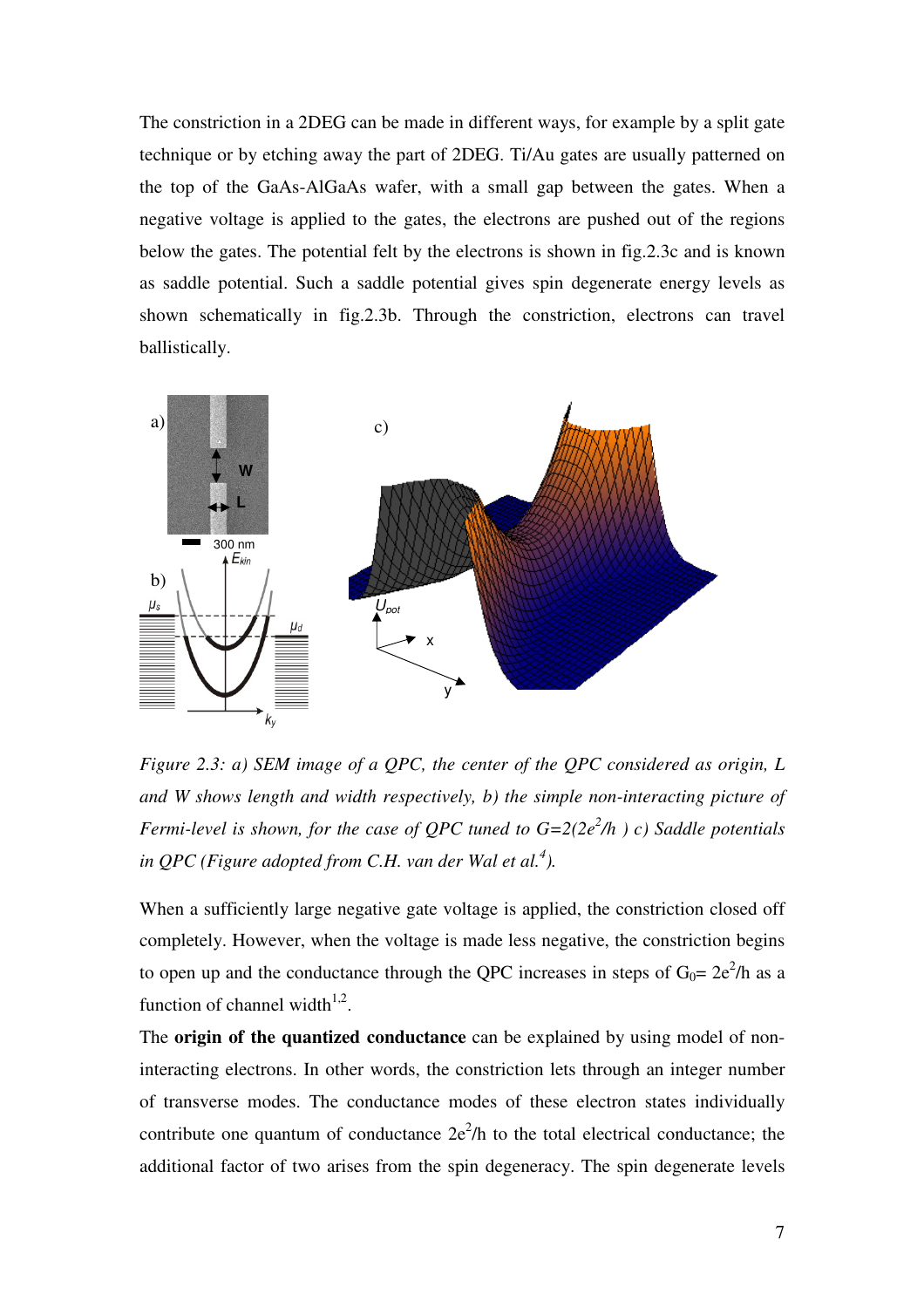split in plateaus at integer steps of  $0.5G_0$  (where  $G_0=2e^2/h$ ) by applying a large magnetic field. The system-QPC thus provides a clear demonstration of ballistic transport in quantum systems. But the QPC has turned out to be more complicated systems than what this simple picture describes.

#### **2.2 The 0.7 Anomaly**

Due to the many-body effects of electrons, an extra plateau around  $0.7G_0$  – known as 0.7 anomaly – is also observed<sup>6, 11</sup> in addition to the quantized conductance steps in QPC (see fig. 2.4). This anomalous structure cannot be explained with non-interacting picture of electrons. The 0.7 anomaly has been an attractive topic of theoretical and experimental study for more than one decade. Despite many attempts to explain this feature so far, its origin is controversial. Among many possible other explanations, origin of the 0.7 anomaly is attributed to the spontaneous spin splitting, the Wigner crystal and self-consistent bound state that give rise to Kondo effect. But the origin of 0.7 anomaly is not yet fully understood.



*Figure 2.4: 0.7 structures are visible as a shoulder. (Figure adopted from research work of M. J. Iqbal et al.<sup>4</sup> ).* 

#### **2.3 The Kondo Effect**

The Kondo effect is a well understood and widely studied phenomenon in condensed matter Physics. It is a many-body interaction effect. In the non-magnetic metals, the Kondo effect arises from a single magnetic impurity atom and many electrons. This effect causes the resistance of the system to increase upon lowering the temperature. In Quantum dots and low dimensional device structures, the unpaired spin (a single magnetic atom or an electron) couples to the electrons of the reservoirs and this coupling allow an extra mode of conductance through the dot (see fig. 2.5).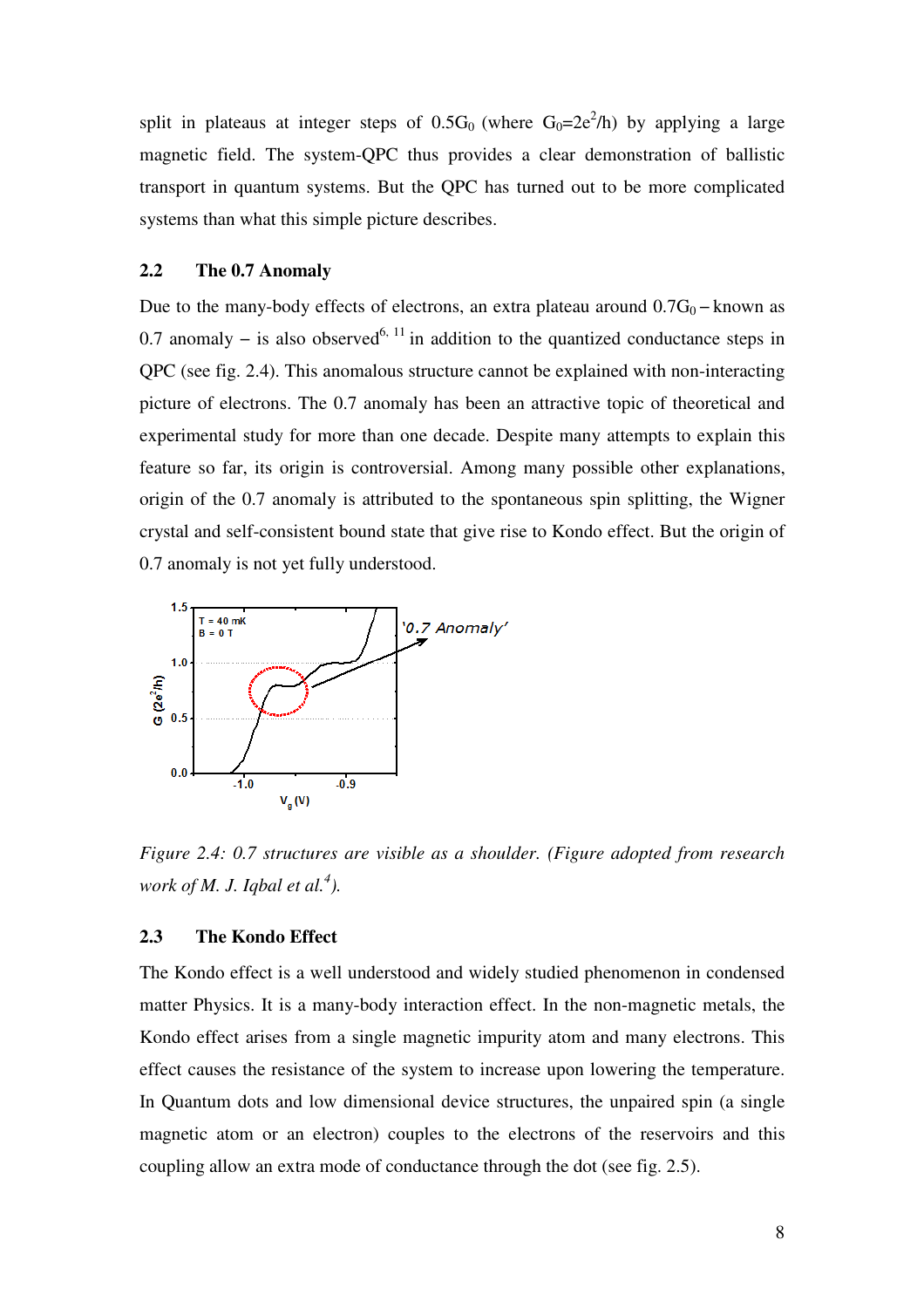

*Figure 2.5: a) The unpaired magnetic spin (blue) exists near the reservoir (green) of electrons, b) an interaction J (pink) comes into play between the electrons of the metal (reservoir) and the unpaired magnetic spin. Due to this interaction, the magnetic moment (blue) screens by the conduction electrons of the reservoir resulting in the formation of quenched correlated spin state* 

For Quantum dot (QD) systems, the idea of formation of correlated spin state due to the Kondo effect is quite clear<sup>7,8</sup>. However for Ouantum wires (OWs) and Ouantum point contacts (QPCs), the origin of formation of possible spin correlated states is not yet fully understood. The Kondo effect only arises when there is a net non-zero localized spin. The electrons forming the net localized spin state correlates with the mobile electrons in the reservoirs (host metal). In semiconductor quantum dot devices having a controllable number of electrons, a localized spin-correlated state between the metal leads via the magnetic impurity atom can be created. And the conductance measured between the reservoirs depends on the number of electrons confined in the dot. If the number of electrons in the dot is odd the conductance increases due to the Kondo effect at low temperatures. However, when the dot contains an even number of electrons with net spin zero, the Kondo effect does not occur and the conductance continuously decreases with decreasing the temperature (see fig 2.6).



*Figure 2.6: Conductance of the dot containing odd number of electrons (red curve) and for the dot with even number of electrons (blue curve). Inset shows schematic energy diagram (Figure adopted from L. P. Kouwenhoven et al.<sup>9</sup> ).*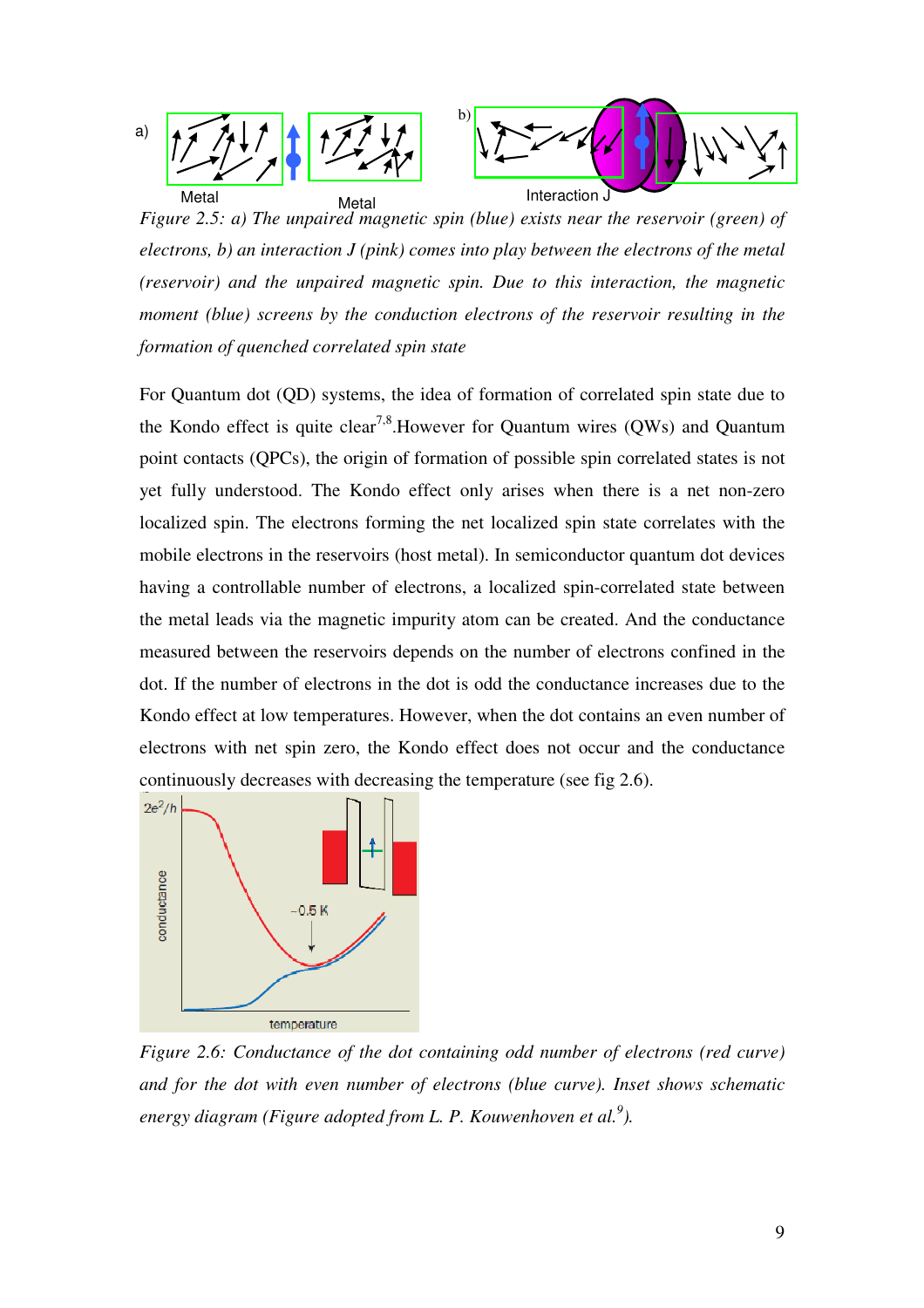As we discussed before that the Kondo effect is a many-body phenomenon, which concerns the spin interaction between the localized states (dot) and the surrounding sea (reservoirs) of the electrons. Now, let us consider, what happens when an electron is taken from the localized state and makes the transition from the localized state to the Fermi sea. Figure 2.7a shows a schematic energy diagram for a localized state between the metal leads with a net single spin. In this figure, it is clear that the transition from the localized state at the Fermi level for the electron is forbidden (shown as initial state in the fig 2.7). However, quantum mechanically, this transition is possible because the Heisenberg uncertainty principle allows such a transition for an effectively short period (shown as virtual state in the fig 2.7). Then another electron can tunnel from the Fermi sea through the energy barrier into the localized state because of the absence of the charging energy (shown as final state in the fig 2.7).



*Figure 2.7: a) Transition between the localized state and the metal, the localized state is having one electron of energy*  $\epsilon_0$  *below the Fermi energy of the metal (red). b) Kondo resonance occurs at the Fermi level with a characteristic energy scale*  $T_k$ *(Figure adopted and modified from L. P. Kouwenhoven et al.<sup>9</sup> ).* 

The spin exchange changes the energy spectrum of the system. It found that a new state, Kondo resonance is formed, resulting in an additional peak in density of states (DOS) at the Fermi energy. This process only occurs under a certain temperature called the Kondo temperature,  $T_k$  (see fig. 2.7 b).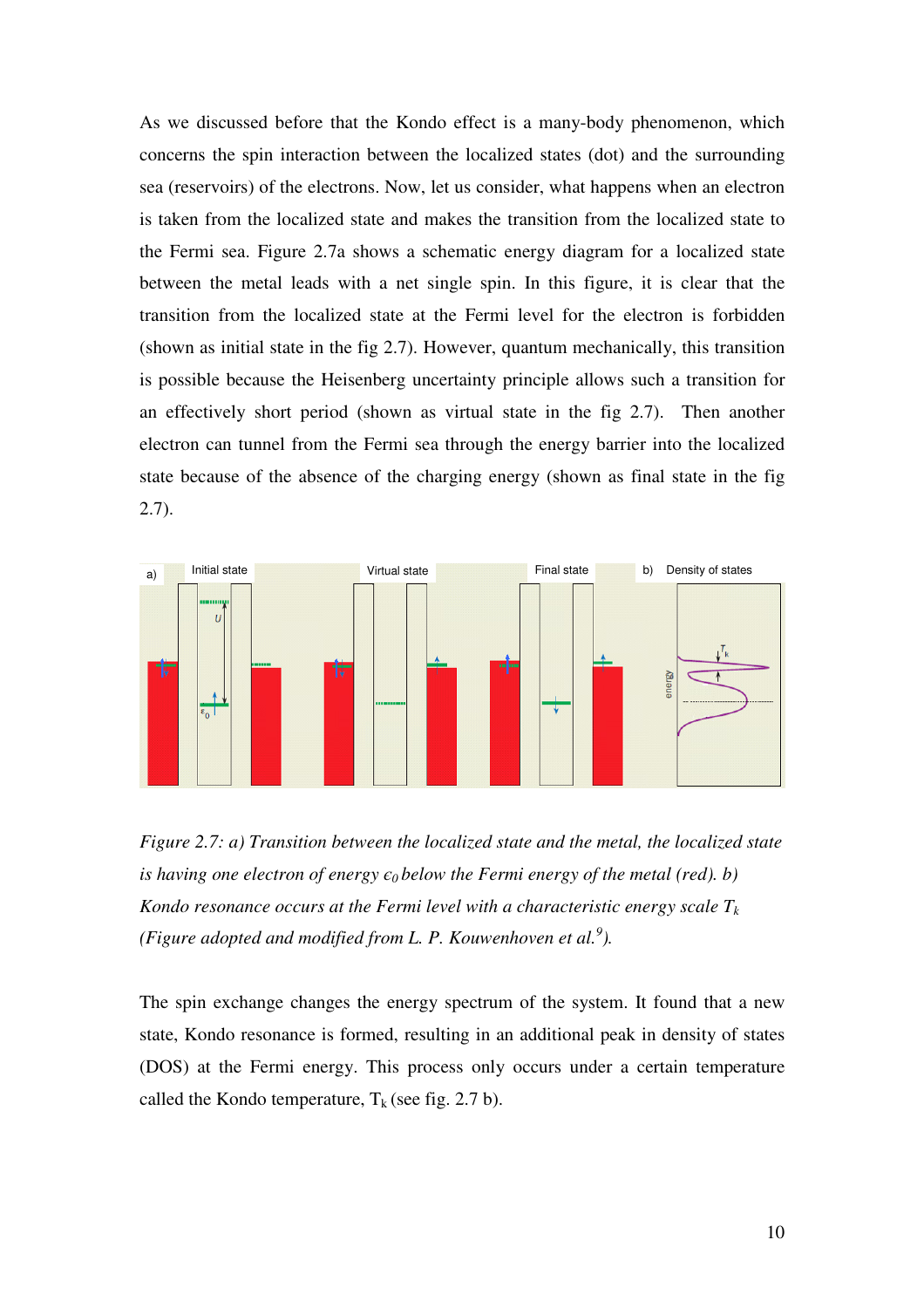#### **Review of the 0.7 anomaly in research**

In 1991, N. K. Patel *et al.*<sup>10</sup> studied conduction versus gate voltage behaviour at different temperatures. They observed so called *0.7 anomaly*. However, Thomas *et al*. 6 firstly studied this anomalous feature in 1996. They suggested that this feature had a distinct physical origin rather than arising from the scattering events. They also suggested that it arises from a spontaneous spin polarization. Afterwards, several experiments have provided indications for the presence of 0.7 anomaly due to spin polarization or a breaking of spin degeneracy in QPCs at low electron density. These studies proved that this conductance feature is generic and sample impurities are not the reason for this extra structure. However, the origin of this anomaly is still controversial and there is no microscopic model that fully explains 0.7 anomaly.

Afterwards, the experimental<sup>11</sup> and theoretical<sup>19</sup> efforts attracted a lot of attention of the community towards the possibility of presence of Kondo effect. These studies revealed signatures of electron many-body effects, such as the universality Kondo scaling pointing<sup>11</sup>, that indicate towards the presence of the simplest and interesting Kondo effect. However, there are still some controversies and the origin of 0.7 anomaly is not yet fully understood. In this chapter, we will discuss the scientific efforts done to explain the origin of the 0.7 anomaly with the help of Kondo effect. But, to understand the role of this interesting Kondo phenomenon in the occurrence of 0.7 anomaly, it is important to firstly consider the nature of the 0.7 anomaly i.e. the dependence of 0.7 anomaly on external parameters such as temperature, magnetic field etc.

#### **3.1 Nature of the 0.7 anomaly**

The 0.7 anomaly in QPC conductance has a characteristic dependence on external parameters such as temperature, magnetic field, bias voltage etc. We can define two conductance scales, Linear conductance G (Bias  $eV \leq K_B T$  when  $V_{sd}=0$ ) and other is nonlinear conductance as g (Bias  $eV \geq K_B T$ ). The **non-linear conductance behaviour** is studied by determining the g=dI/dV as a function of dc-source-drain bias voltage  $V_{sd}$ , with each trace taken at a fixed gate voltage (e.g. shown in the inset of fig. 3.3b).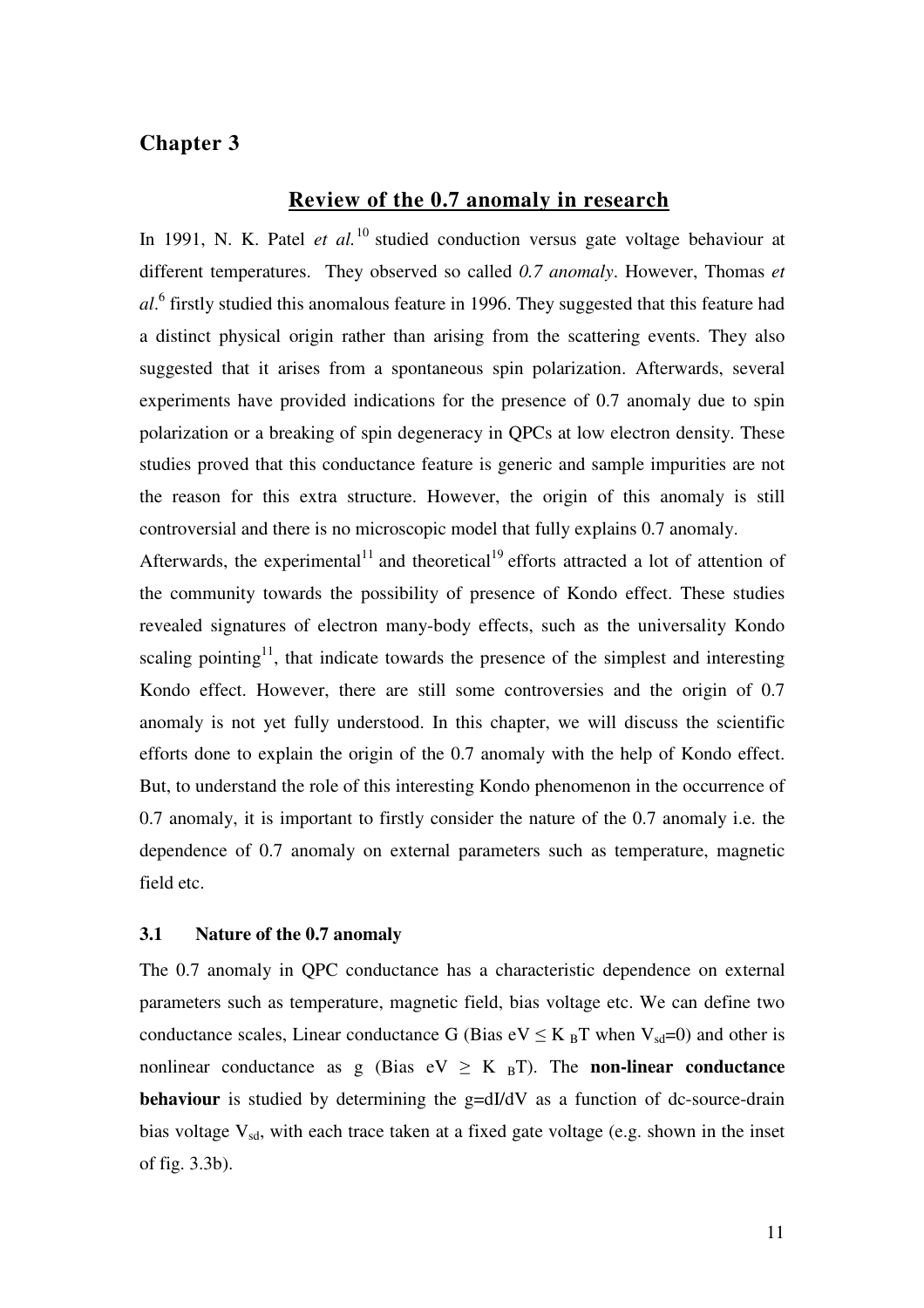#### **3.1.1 In-plane magnetic field dependence:**

The in-plane magnetic field to QPC splits the conductance plateau into spin dependent plateaus due to Zeeman splitting at integral multiples of  $e^2/h$ . The initial investigations<sup>11,13,12</sup> showed that the 0.7 anomaly which is already present at B=0 varies with the increase of in-plane magnetic field and finally attains exactly half integer value  $(0.5^*2e^2/h)$  (see fig 3.1). The conversion of the 0.7 to 0.5 structure in magnetic field indicates that there is spontaneous spin splitting due to the many-body interactions<sup>18</sup>.



*Figure 3.1: Linear conductance G of a QPC as a function of increasing magnetic field (from left to right). The spin degenerate plateaus resolve to spin split plateaus when a high magnetic field is applied and the trend is quite clear for 0.7 anomaly. The temperature of the measurement is 100 mK. The individual plots are moved along the voltage axis for clarity and the arrow is showing the evolution of 0.5*  $G_0$  *from 0.7*  $G_0$ *(Figure adopted from K.-F. Berggren et al.<sup>13</sup>).* 

The conversion of 0.7 feature to  $0.5G_0$  at higher magnetic fields and the fact that it is never seen below  $0.5G_0$ , indicates that this feature is not a ground state property and does not arise from impurities or imperfections in point contacts $11$ . Although the real position of the 0.7 feature can vary between  $0.6G_0$  and  $0.8G_0$ . The connection between the 0.7 feature at zero magnetic field and spin polarization effects in higher magnetic field demonstrated the importance of spin-spin correlation effects in this feature  $11,18$ .

#### **3.1.2 Temperature dependence:**

The 0.7 anomaly depends on the temperature. The anomaly appears more pronounced by increasing the temperature, whereas the integer conduction plateaus become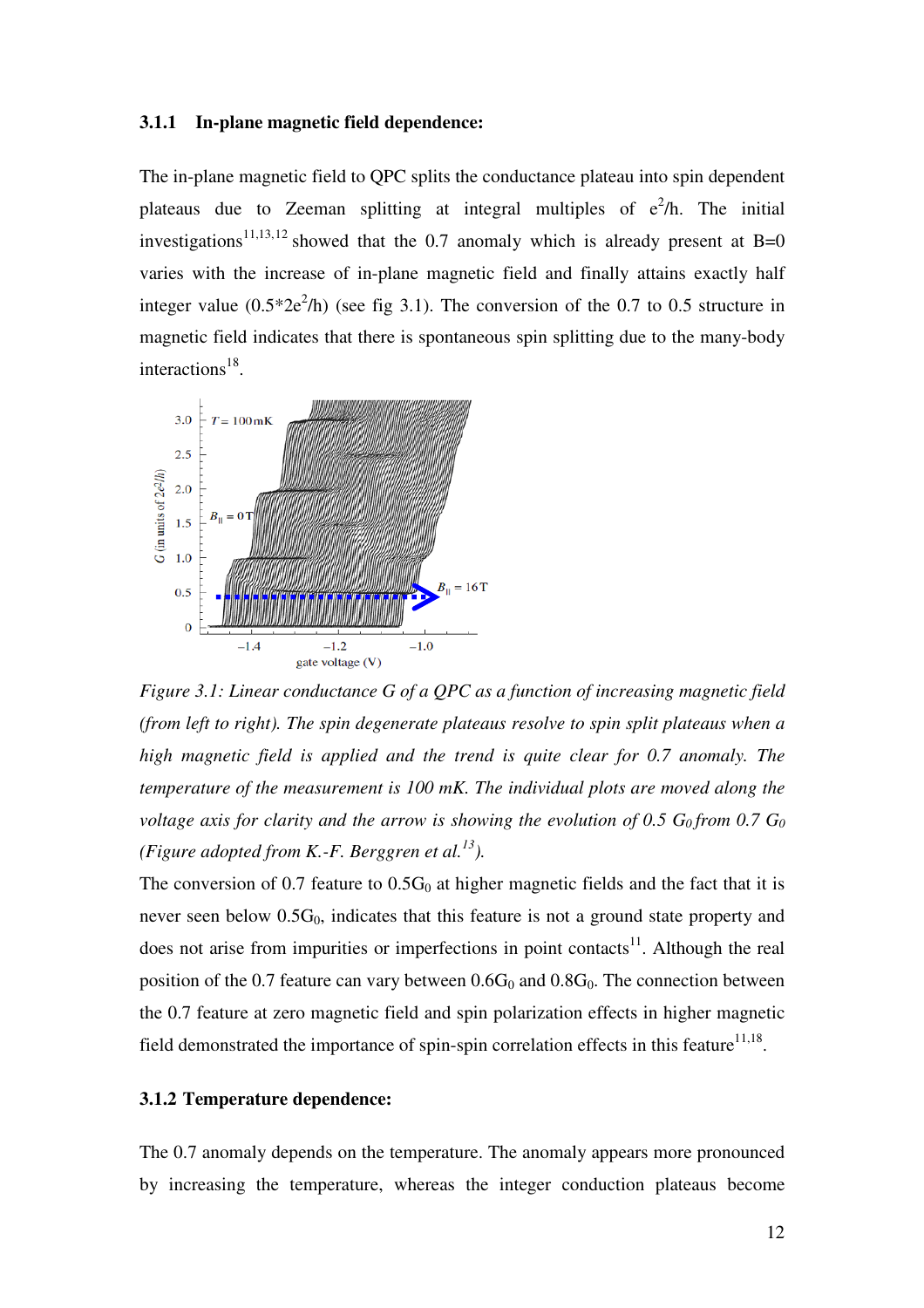blurred by thermal smearing<sup>11</sup> (see fig.3.2). When the temperature is sufficiently low, the anomaly disappears and it seems that the feature merge with the integer conductance plateau. This type of temperature dependent conductance behaviour is a Kondo signature that we will discuss in the next section.



*Figure 3.2: Effect of temperature on 0.7 anomaly in zero magnetic field (Figure adopted from thesis of S.M. Cronenwett et al.<sup>8</sup> ).* 

#### **3.2 A kondo-like origin?**

We discussed above the nature of the 0.7 anomaly observed by different experimental efforts. Now, firstly we will discuss *how Kondo effect came forward as the possible explanation for the 0.7 structure.*

In artificial systems like quantum dots, the Kondo effect involves the coupling of a localized spin with electrons of the reservoir and as a result of the Kondo effect conductance increases at low temperatures (for more definitions about the Kondo effect look over section 2.3).

Cronenwett *et al.* suggested<sup>15</sup> that like quantum dots, the Kondo-like correlation in point contacts (see discussion below) is a natural candidate to explain the origin of the enhanced conductance (0.7 anomaly) at low temperatures. Looking over the QPC data in detail, they noticed that the behaviour resembles to the Kondo behaviour of quantum dot.

When the experimental data is scaled by a gate-voltage-dependent parameter termed as the Kondo temperature  $T_k$ , the temperature dependence of the conductance in quantum dots falls nearly onto a single curve. The parameter  $T_k$  can be defined as the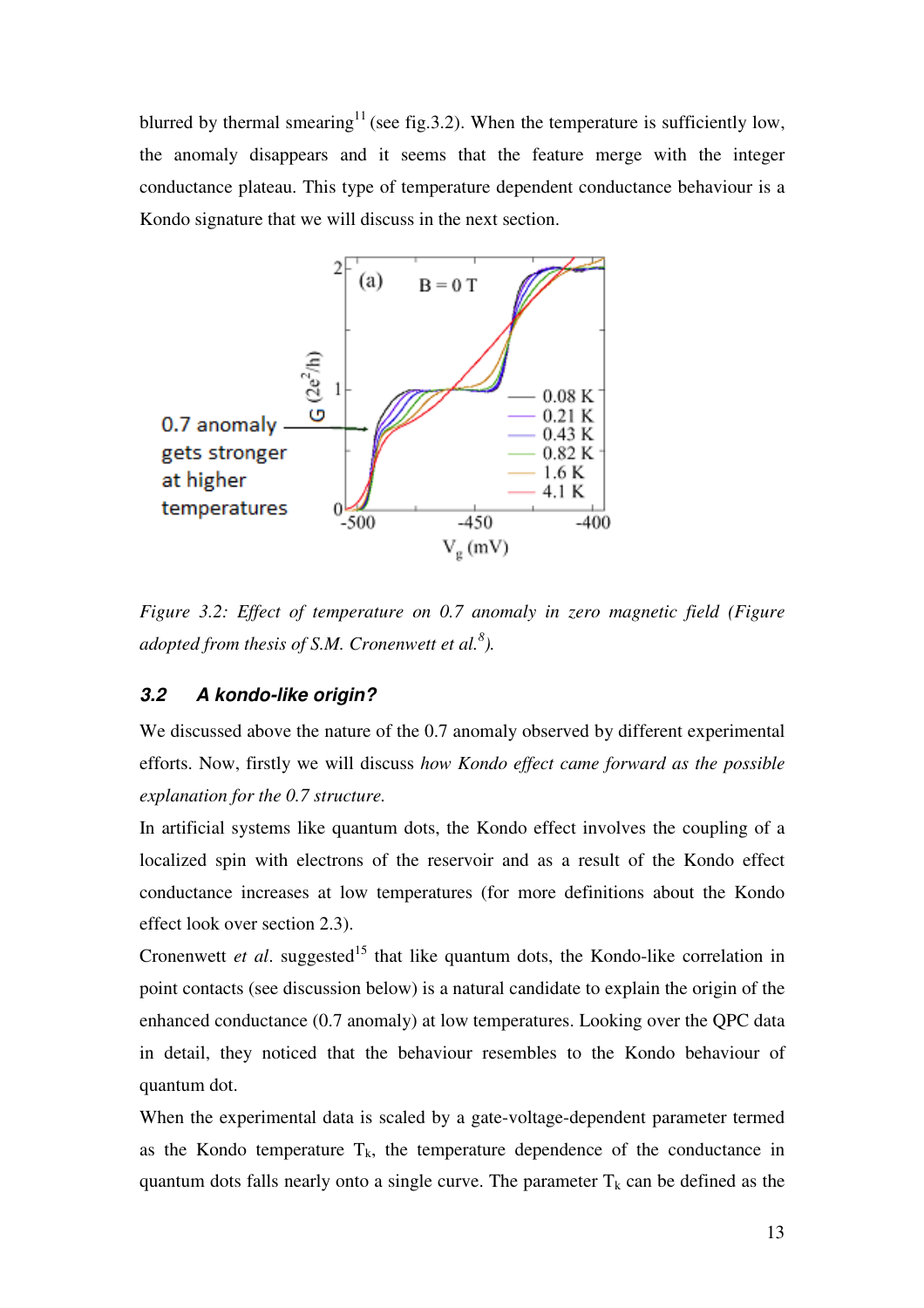minimum temperature where the spins of localized electrons become correlated to the spins of the reservoirs and hence spin interactions start to become stronger at temperatures below  $T_k$ . They revealed that the temperature dependence of conductance of QPC (discussed in section 3.1.2) can be similarly scaled (see fig 3.3a). The collapse of data of the individual temperature dependent conductance curves on a single curve (see fig 3.3a) indicates that the QPC obeys the Kondo scaling and behaves like those systems in which localized state is present<sup>14, 15, 16</sup>. Moreover, this feature for QPC exhibits the same limit at zero temperature, namely the unitary conductance quantum.

They observed that at low temperatures, both systems (QPC and quantum dot) show a zero bias conductance peak (ZBA). The width of the ZBA is extracted from the nonlinear conductance plot shown in the inset of the fig. 3.3b.



*Figure 3.3: (a) Linear Conductance G as a function of scaled temperature Tk/T where*   $T_k$  *is the Kondo temperature and the inset: Linear conductance G as a function of unscaled temperature T for different gate voltages Vg, b) The inset shows non-linear conductance as a function of Vsd. In the plot, width of ZBA is represented with "+"* and fitted with a scaling parameter  $T_k$  (Figure adopted and modified from S.M. *Cronenwett et al.<sup>8</sup> ).* 

Similar to quantum dots, if the Kondo temperature  $T_k$  defines the width of the ZBA in QPC then it should be possible to fit the ZBA with  $T_k$  (see fig 3.3b). Similar to quantum dots, QPCs also show a splitting of the zero-bias peak in a magnetic field and the amount of splitting is equal to twice the Zeeman energy.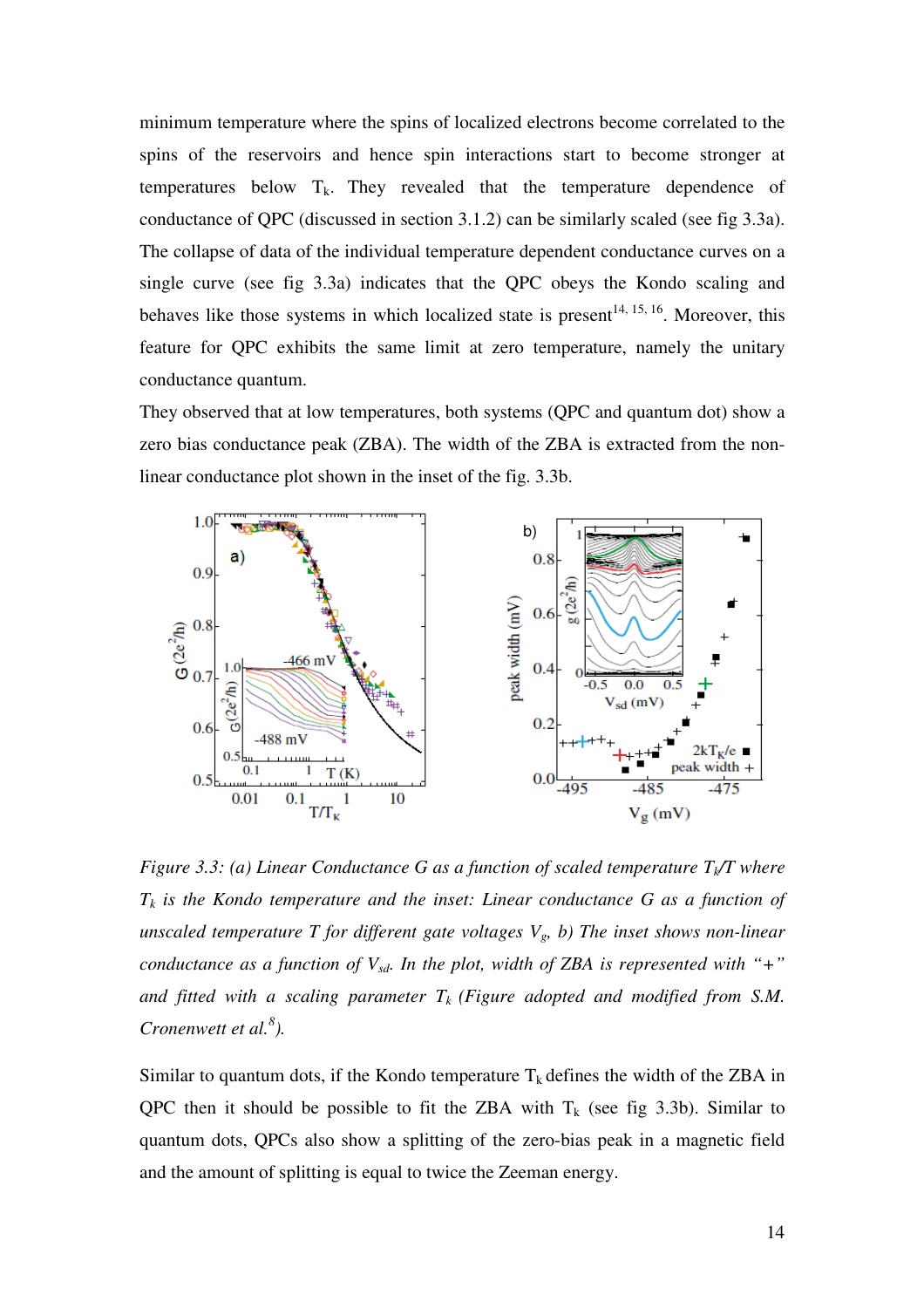These similarities between quantum point contact and quantum dot showed some indications for Kondo effect as a possible explanation for 0.7 anomaly.

But in addition to these similarities with the Kondo effect present in quantum dots, the point contacts also show some discrepancies and these discrepancies have raised some reservations about this conjecture.

Now, let's consider *what are the discrepancies due to which the possible Kondo-like origin of 0.7 anomaly is still not fully understood.* As discussed above that the data for QPC fits to a single curve-like in quantum dots. But the *empirical functional form* of this single curve has an *offset* (see fig 3.3a). If we look over the *fig. 3.3a* again, it becomes clear that the Kondo contribution to the conductance of QPC does not go to zero for high temperatures and the fit has a high temperature limit  $e^2/h$  rather than zero. The fact attributed to the empirical medication to their equation is that the QPC lacks a *Coulomb blockade* which is not fully understood yet. Anderson model played a crucial role in explaining this extra conductance. However, this perturbation theory failed in obtaining the low-temperature unitarity limit  $2e^2/h^{12}$ . Another discrepancy appears when *in contrast to quantum dots*, the width of the ZBA obeys the scaling parameter just above the  $0.7G_0$  anomaly. Below  $0.7G_0$  the width of the ZBA in QPC does not correspond to the scaling parameter (see fig. 3.3b). Many theorists and experimentalists tried to solve this puzzle, but the debate over the nature of 0.7 structure is not settled, yet.

In order to understand the role of the possible Kondo effect in the occurrence of 0.7 anomaly, it is important to find whether the Kondo effect is present or not in QPC. As discussed before that Kondo effect involves the coupling of a localized magnetic spin with the electrons of adjoining reservoirs. In other words *localization is the indispensable requirement for the occurrence of Kondo effect*- if somewhere no localization, no Kondo phenomenon can occur there. Therefore, in the *next chapter* we will discuss *the possible localization in QPC* by looking over the scientific efforts done in this field.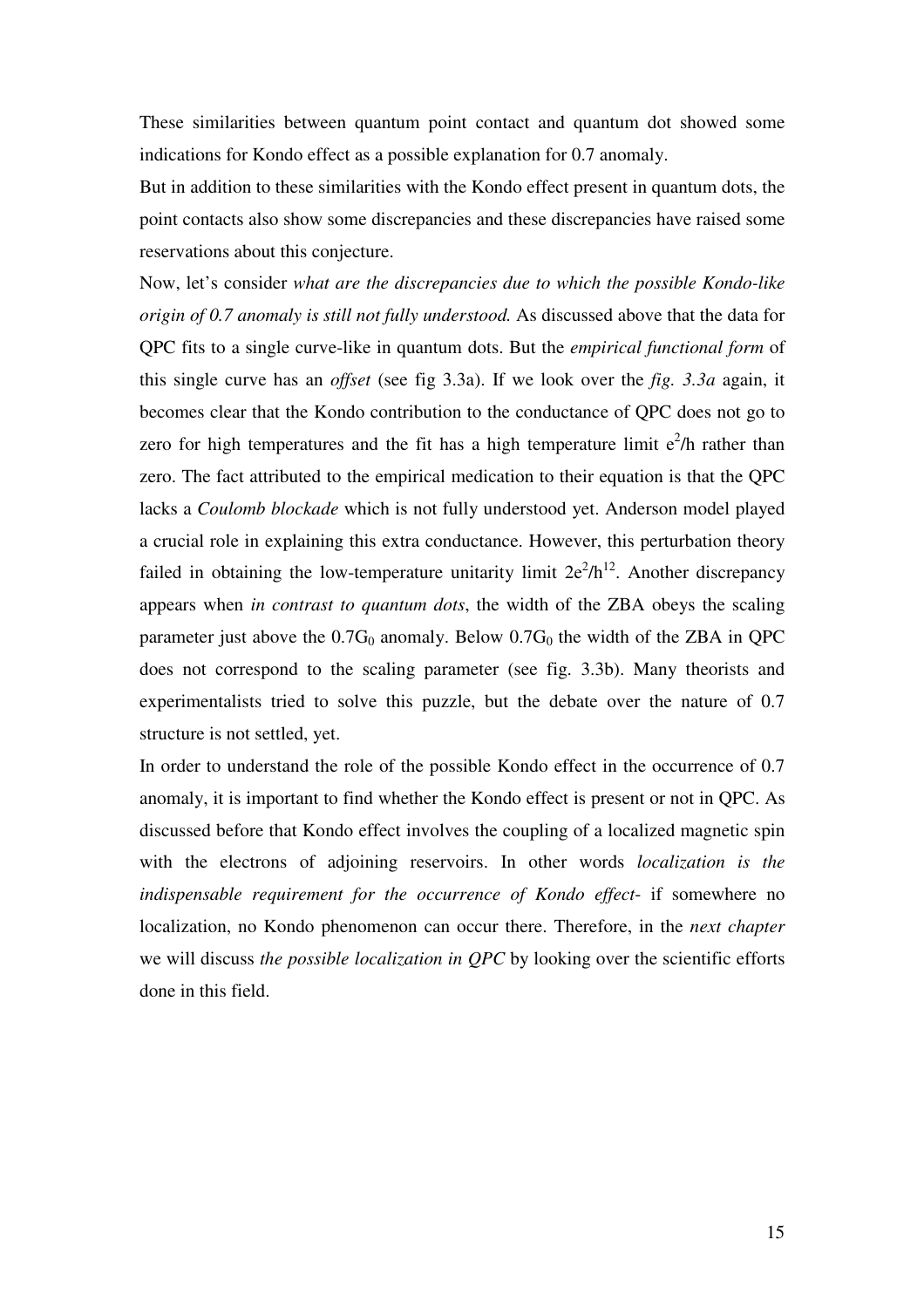# *The localization (indispensable requirement for Kondo effect) in QPC*

The presence of localization or formation of quasi-bound states in QPCs is an important issue in the Kondo scenario. Cronenwett *et al*. <sup>11</sup> build up very nicely the experimental basis for the explanation of 0.7 anomaly. They found indications for the Kondo effect caused by the electron spin localization in QPCs. Nevertheless, they did not fully explain the mechanism of localization behind the expected Kondo effect in QPC. In addition, the questions like how localization take place in an open quantum system like *QPC* remained uncovered.

Afterwards, many attempts were made to develop a nice theoretical explanation for the formation of a bound electron state at the centre of  $OPC^{17, 18, 19}$ . They tried to explain the possible localization in the QPC by considering intuitive picture of the transport across a square barrier. They proposed that the successive reflections from the edges of the barrier in addition to the tunnelling states create quasi-bound particle states above the barrier itself. They support their argument with the help of the calculations made in spin-density-functional-theory (SDFT). Meir *et al*. <sup>17</sup> calculated the density of states (DOS) and self consistent barrier at the centre of the point contact for both spin up and spin down electrons by using SDFT (see fig 4.2). They defined self-consistent barrier as of bottom of the lowest 1D subband at temperature T=0.1K*.*  They observed that the self-consistent barrier is high for spin-down electrons than spin-up electrons (see fig. 4.2a)*.* They reported that *it is likely that a quasi-bound state formed in QPC results in a single net spin.* 

In the above argument, it seems that the spin degeneracy is lifted. But it is not real removal of spin degeneracy; they deal with spin-up and spin down electrons separately just to calculate self consistent barrier. They considered a net spin at the centre of the QPC, but how they are defining the spin-up/down electrons is not clear.

Let's think about the quantum dot which contains single localized electron state at the centre. But in the case of quantum dot, at the centre there is no net spin, because the spin is correlated and it flips due to Kondo effect. As we cannot define a net spin in dot then how we can define a net spin in the QPC. If it is just a representation to explain the situation, then it is fine to say like this.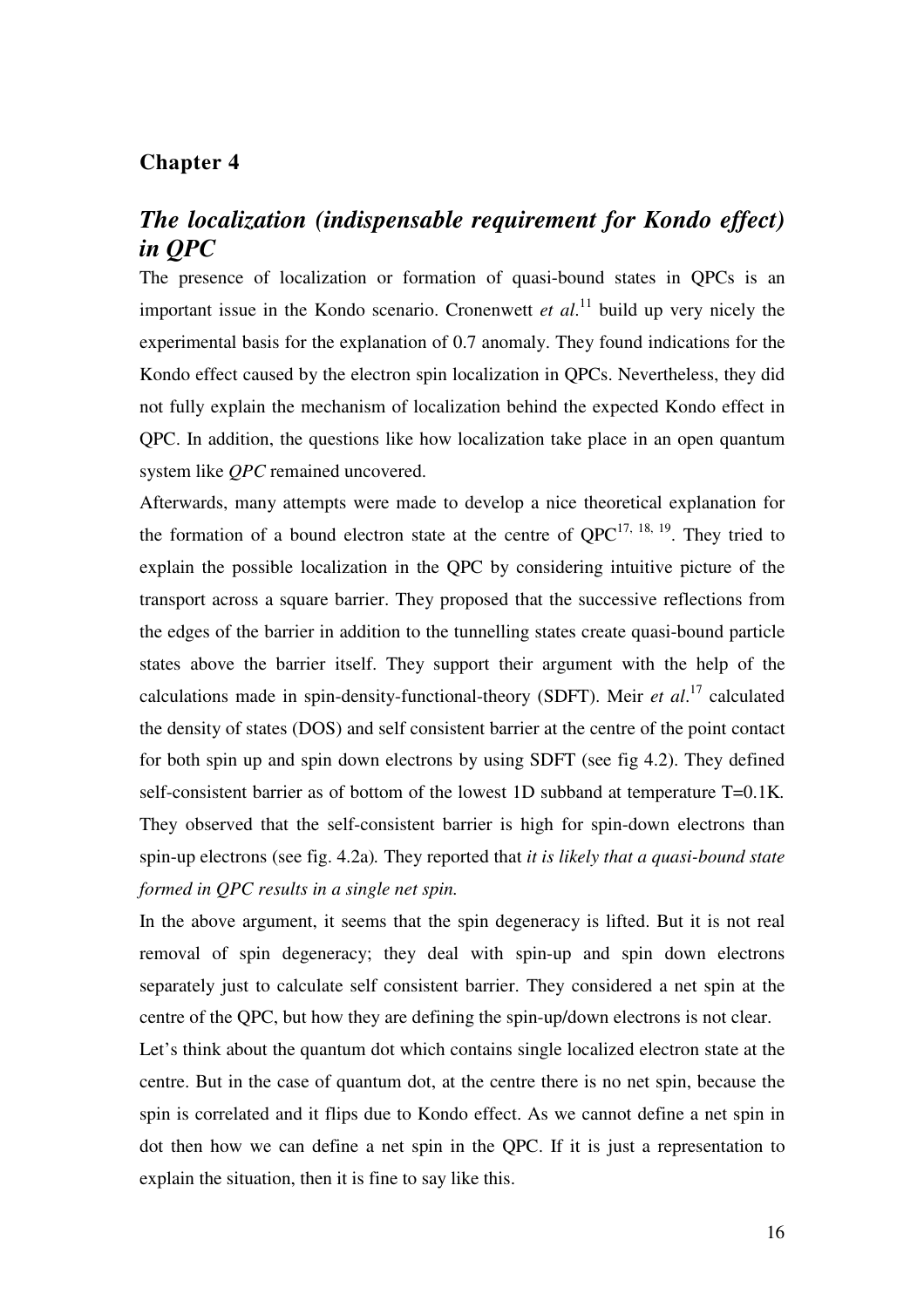

*Figure 4.2: Results of SDFT: a) A self-consistent barrier for two spin types as a function of x in the direction of current flow through QPC. b) 1D electron density in QPC (Figure adopted and modified from Y. Meir<sup>17</sup>).* 

Kenji Hirose et al.<sup>18</sup> further explained the idea of possible localization in QPC. They proposed that the local moment found within SDFT results from self-consistent flattening of QPC barrier. In the low-density regime, the borders of the barrier screened less and the reflections results in formation of single quasi-bound state. They stated that the first resonance in the spin-up local density of states is clearly resolved showing a localized net spin of  $\frac{1}{2}$  at the QPC<sup>18</sup>.

Afterwards, Meir *et al.*<sup>19</sup> suggested that near the pinch off, a regime emerges where a single bound electron state can exist in the centre of the QPC. They based their theoretical analysis on the spin-density-functional-theory (SDFT). This solid prediction sheds some light on the recent experiments. Their work gives strong support for the existence of such a single localized electron spin in QPC. The ideas presented in the paper are very difficult to understand and the language of the paper is quite confusing.

They calculated the spin densities of the 2DEG and charge distribution on the electrodes self-consistently. For the gate voltages corresponding to standard integer conductance plateaus, they found unique solution to their equations. These unique solutions indicate that there is no spin polarization at the plateaus. Between plateaus, however, additional lower-energy solutions appear that do exhibit spin polarization.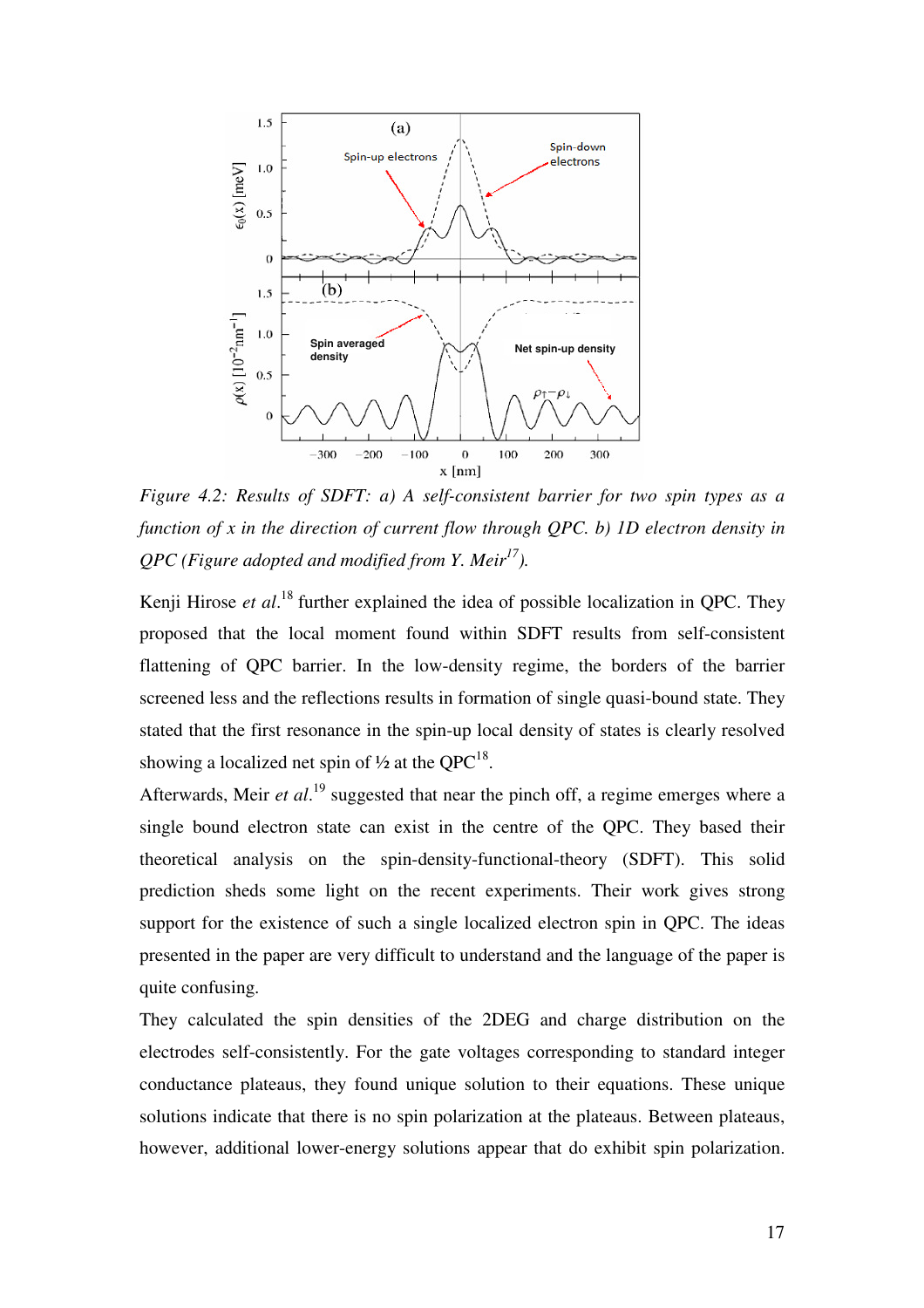They classified these solutions in terms of spatial symmetry as symmetric and antisymmetric (see fig. 4.3).



*Figure 4.3: Energies of symmetric (red) and anti-symmetric (blue) spin-polarized solutions relative to the energy of un-polarized solution. Black curve is showing conductance of QPC versus gate voltage (Figure adopted and modified from T. Rejec et al.<sup>19</sup>).* 

Let us consider the symmetric solutions for spin-up electrons in the absence of field. When QPC is pinched-off (at point A), the density vanishes at the middle of the QPC in the constriction. The potential is high in the middle of QPC and it decreases towards the reservoirs. At some point near the reservoir, the potential crosses the Fermi-energy. The electron gas polarizes, here low density makes sure that the exchange energy dominates at low density is greater than the additional kinetic energy gained due to the polarization. Due to low density, the electron gas polarizes and the two regions on each side of QPC get polarized. When the gate voltage starts becoming less negative then these two regions starts overlapping (shown in fig. 4.3 and 4.4 as point B). For spin-up solution, the quasi-bound state of spin-1/2 moment is formed in the middle of the channel (shown in fig. 4.3 and 4.4 as point C). This bound state results in the maximum tunneling probability through the barrier and the conductance rises from zero. At certain gate voltage, the region in 2DEG again polarizes until again bound state is formed at point D.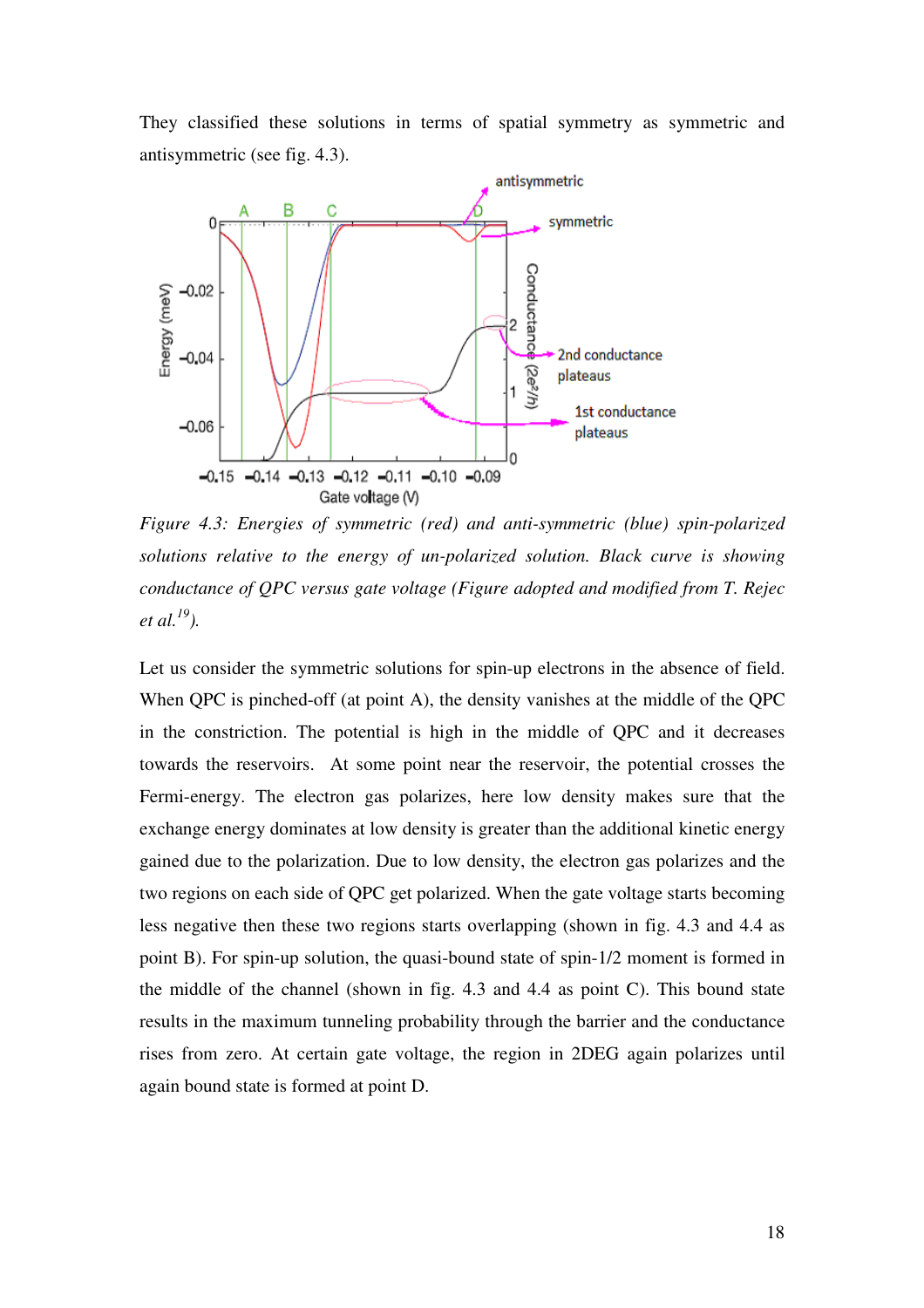





Pinched-off state Point A:

Polarized regions start overlaping Point B

Spin-1/2 magnetic moment formed

#### Point C

*Figure 4.4: Evolution of spin densities for the symmetric solutions for spin up electrons of the two polarized solutions from point A (pinch-off) to point C (where the spin-1/2 magnetic moment is formed in the QPC), (Figure modified from T. Rejec et*   $al.^{19}$ .

They explained ideas about symmetric solutions of spin–up electrons in zeromagnetic field quite nicely. However, the ideas explained for symmetric solutions of spin-down electrons and anti-symmetric solutions are quite unclear. From fig. 4.3, it seems that the symmetric solutions are more stable and have higher probability than the anti-symmetric solutions; still anti-symmetric solutions are not negligible. Now, let us consider the point B in the figure 4.4, near the pinch off. *It seems that instead of one single localized state there are two localized states* (see in point B, on the two sides of the QPC in fig 4.4). And if we vary the gate voltage, *the two localizations starts to overlap resulting in the single localized state*. It is quite confusing that what situation we can see experimentally and what would be the probabilities for these qausi-bound states. They stated that the polarized regions at point B overlap and then after the rearrangement of electrons, we will have the single quasi-bond state shown as point C (see fig 4.4). They did these simulations for different lengths of the QPC, but they observed that the situation discussed above does not appear for all lengths. They proposed that the localizations in QPC couple with each other with the antiferromagnetically and this coupling may be dependant on the length of QPC. The concepts of the paper explained above are not clearly explained. To find this localization form they found by simulations is very difficult to visualize experimentally.

In 2006, Sablikov *et al.*<sup>20</sup> proposed that the quasi-bound states mainly caused by the Friedel oscillations of the density of higher subband of electrons which are not allowed to pass and hence are reflected back. These oscillations do not pass through the transition regions and are reflected. They proposed that these oscillations results in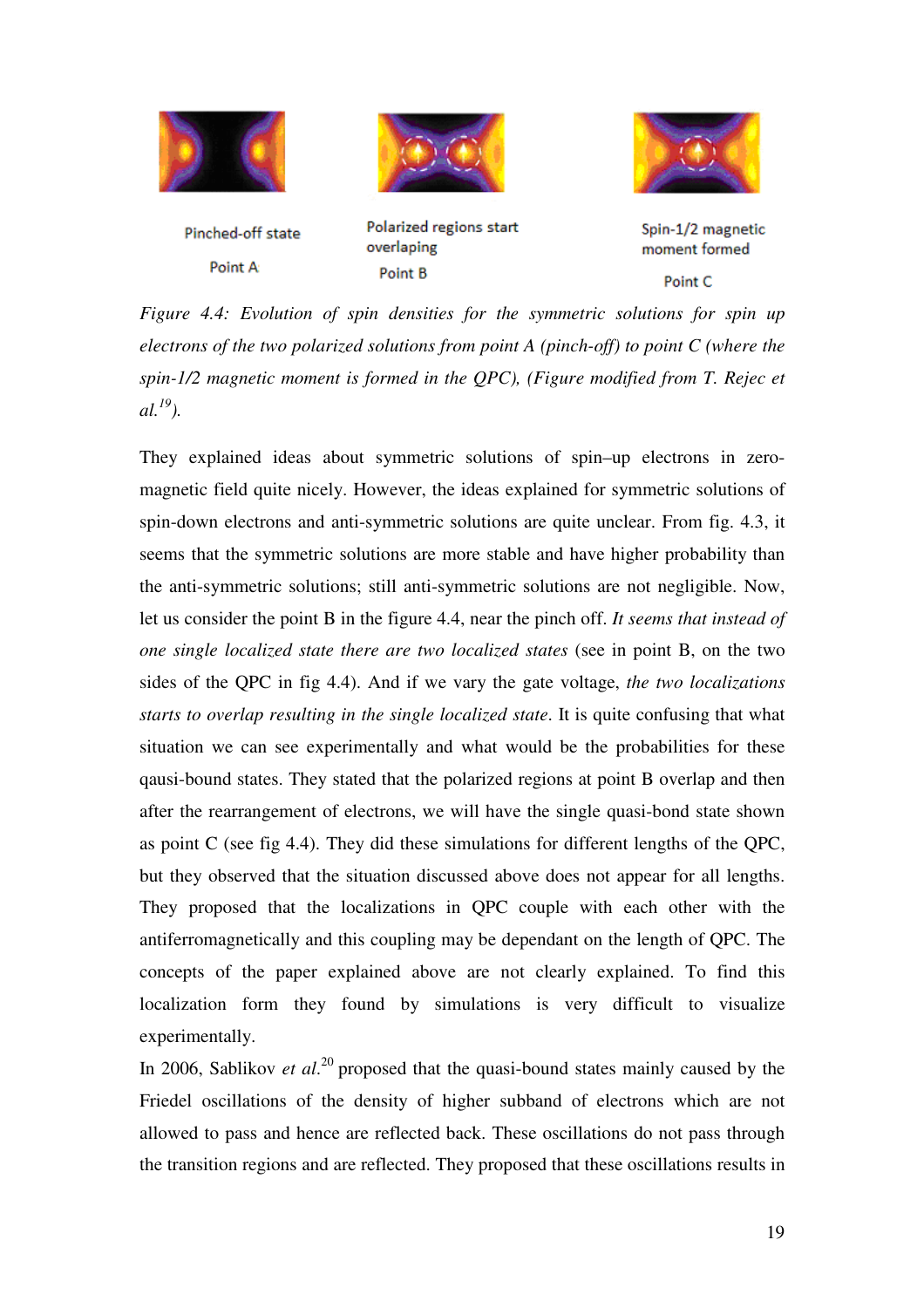the backscattering of the electrons of open subbands and give rise to the formation of qausi-bound states. Several scientific efforts points towards the presence of the quasibound state in QPC due to the Friedel oscillations.<sup>17, 21, 22</sup> But the nature of this possible quasi-bound states and how the Kondo effect is causing the enhance conductance at  $0.7G_0$  is not yet understood.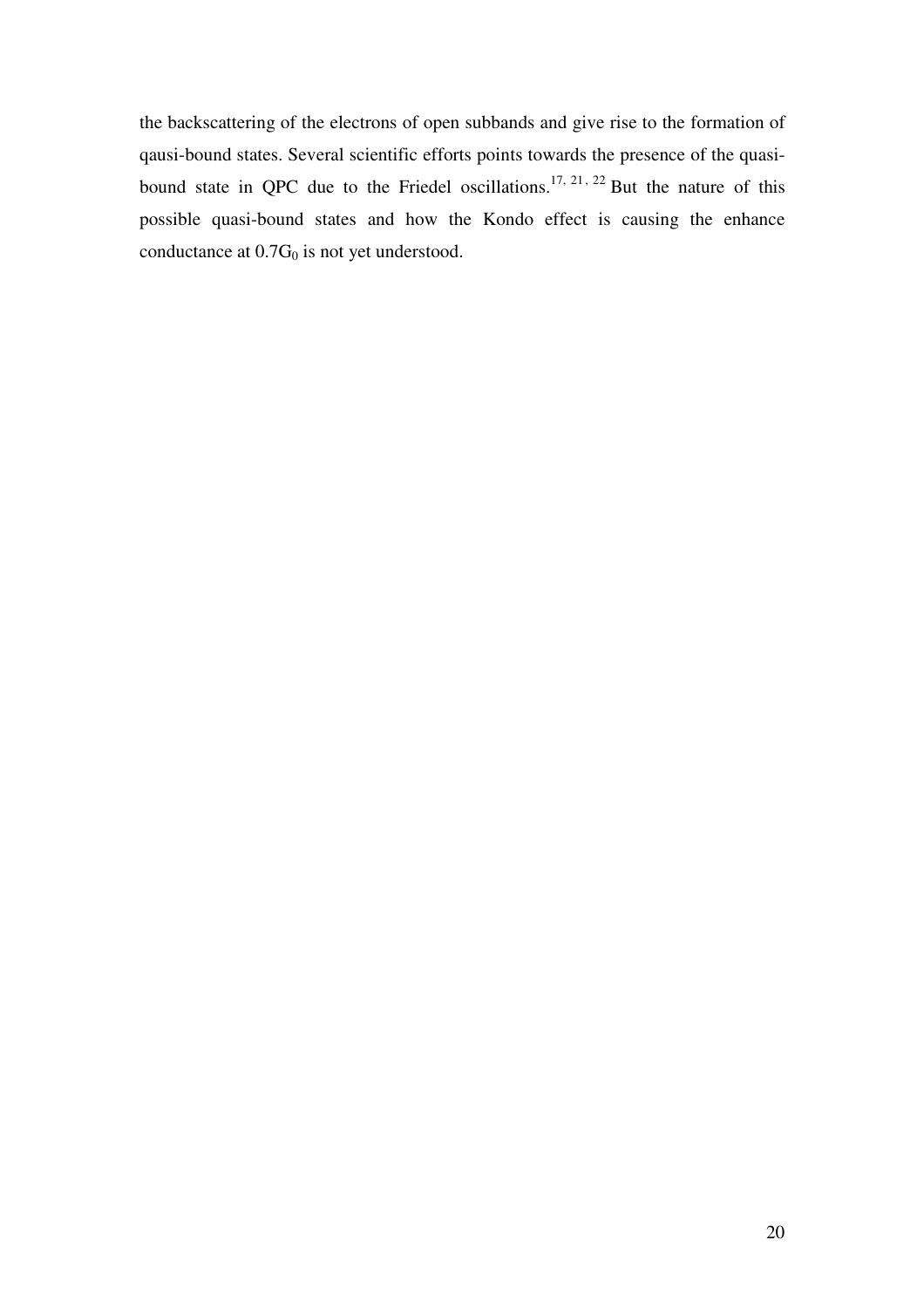#### **Discussion**

We discussed the possible localization (indispensable requirement for the Kondo effect) in chapter 4. As we have already seen that the situation of possible localization (indispensable requirement for the Kondo effect) in QPC is not as clear as in the case of quantum dots. As we discussed in the chapter 4 that *there are different configurations for the self-consistent localized states in the QPCs for the different gate voltage configurations (different channel lengths of QPC), there might be different types of Kondo Physics going on in the QPC that could not be explained by the simple models of Kondo effect*. It also shows that, in this open system the localization might be dependent on the *channel length*. The localization in QPC may be different in nature from that which we observe in quantum dot, which means it might be possible that the localization in QPC is not only confined at the centre as we observe in quantum dot. The localization in QPC may be evolving separately at the edges like two different Kondo systems and then overlap at the centre of the QPC at a specific channel length. Moreover from above discussion, it also seems that the Kondo effect may also not in its simple form that we observe in quantum dots but it may have more *dynamical form* due to the overlap of possible localized states in QPC. In order to understand the behaviour and form of the possible Kondo effect in QPC, it is important to study the channel length dependence of the QPC. As the QPC systems are sensitive for the remote impurities in the materials and the results obtained from different QPC systems fabricated for different length scales cannot be compared easily. To obtain further information on the characteristic properties of the 0.7 feature, a device with an *in-situ tunable effective length*, with fixed lithographic dimensions and impurity distribution should be investigated. In this way, the length 0.7 anomaly can be studied with the use of a single device.

Recently, Iqbal et al.<sup>4</sup> started investigating such a device in which the effective length of the 1D channel in the 2DEG can be tunned to different length scales by changing the relative gate voltages. The experimental design is quite motivating and it may help in looking over the true picture of 0.7 anomaly. To fully understand the nature and origin of 0.7 anomaly, a more dynamic form of possible Kondo effect should be considered. Moreover, it may help to consider the theoretical model in a different way instead of that which is used for the simple close conventional Kondo systems.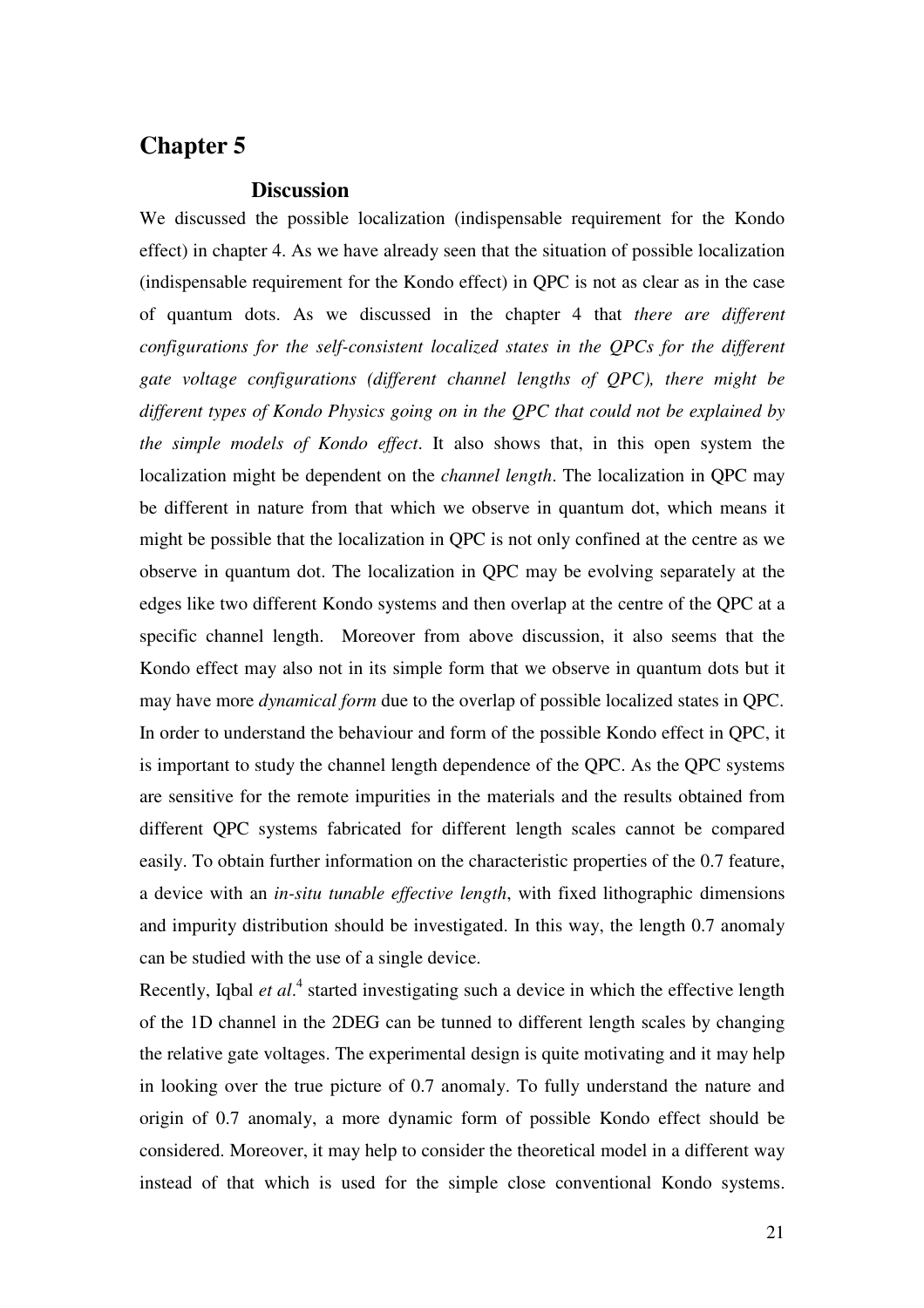#### **Conclusion**

We critically reviewed various parallel efforts done to find out whether the Kondo effect is suitable candidate to explain the origin of 0.7 anomaly. We aimed at coming to a clear description of the emerging model that is consistent with the various publications and which removes sources of confusion in the used language. It is clear that the 0.7 anomaly emerges at low temperatures, and if the temperature is further reduced then the conductance began to rise from  $0.7G<sub>0</sub>$  to  $1G<sub>0</sub>$ . The increase in the conductance points towards the Kondo effect as a possible explanation for the origin of 0.7 anomaly. We looked over the nature of the 0.7 anomaly and found that the behaviour is similar to the Kondo effect in quantum dots in many respects. Theoretical models and experimental results are in quite agreement with the presence of possible Kondo effect. But there are still some controversies. The ZBA is observed all the way from 0 to  $1G_0$  but the conventional Kondo scaling is only in agreement from around 0.5 to  $1G_0$ . It is not yet clear why ZBA below 0.5 $G_0$  does not obey Kondo scaling. It might be possible that the Kondo effect appearing at the  $0.5G<sub>0</sub>$  is of a different form compared to the simple conventional Kondo effect. If we want to find the relation of the zero-bias peak and the 0.7 anomaly with the help of Kondo Physics then we have to find the nature and dynamics of Kondo effect below  $0.5G_0$ , because the possible Kondo effect causing 0.7 anomaly is of the different form than what we are familiar with. This kind of Kondo effect might be more dynamic than what we observe in quantum dot. As quantum dot is a close system but QPC is not. May be this is the reason due to which we are unable to fully define the origin of the 0.7 anomaly with Kondo effect. Still a detailed model is needed that should fully account for the Kondo-like behaviour as possible explanation for the origin of 0.7 anomaly.